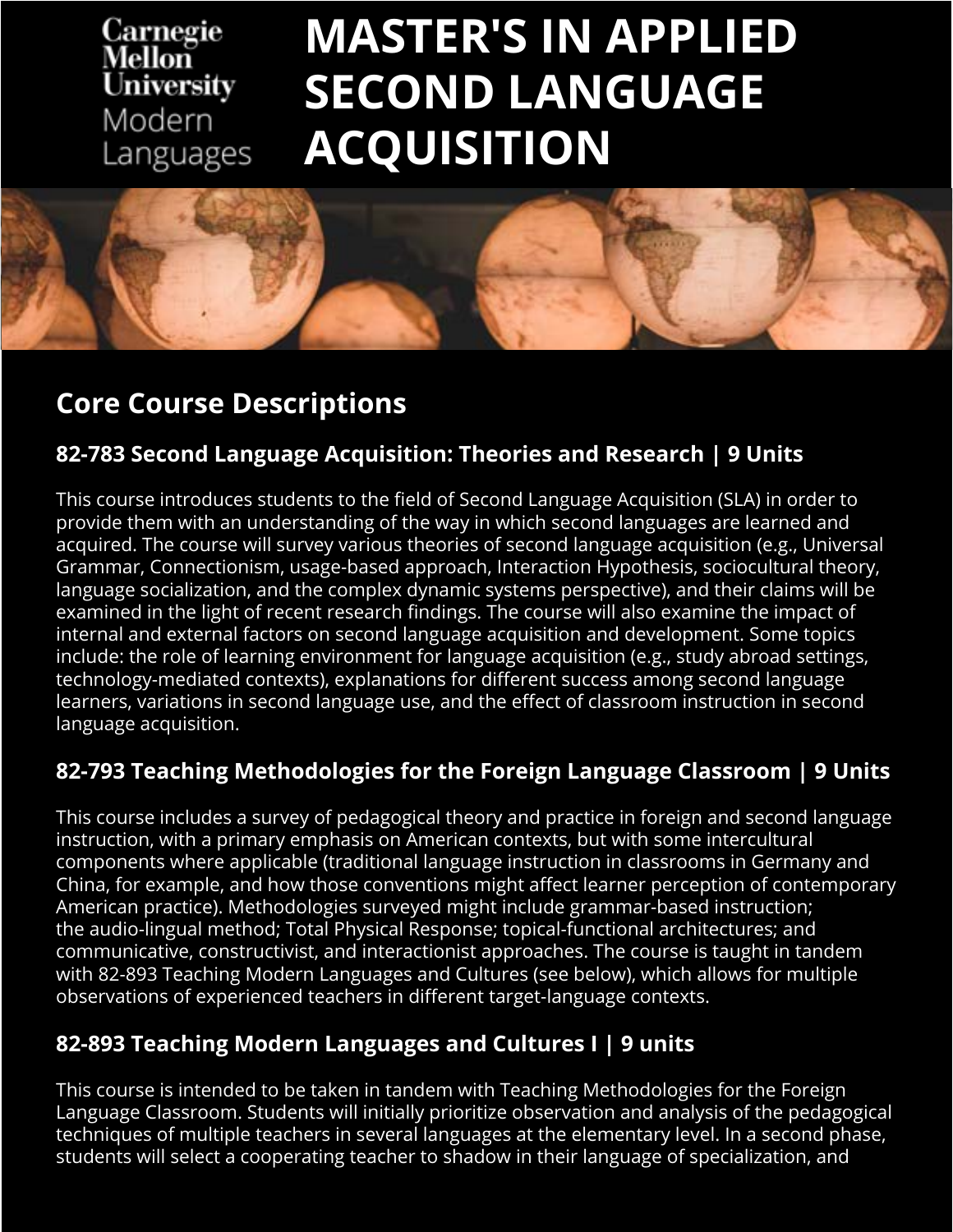### Carnegie<br>Mellon **University** Modern Languages

# **MASTER'S IN APPLIED SECOND LANGUAGE ACQUISITION**



prepare and deliver one or more lessons based on curricular needs. Classroom meetings will be dedicated to sharing and critiquing lesson plans in the context of the targeted curricula, as well as to presentations by program faculty to help students prepare for the professional requirements of the field.

#### **82-894 Teaching Modern Languages and Cultures II | 9 Units**

This course will allow for a semester-long experience working in tandem with a single teacher in the language of specialization, including review of syllabus/curriculum design, teaching philosophy and techniques, lesson planning, and integration of appropriate media and technologies. The student will be asked to deliver instruction based on the existing syllabus, and to create and deliver a new module appropriate for the level and focus of the class. This practicum is designed to build on the teaching experience of the first semester practicum, and the course assignment is determined in consultation with the Program Advisor and faculty in the language area of specialization.

#### **82-888 Language Acquisition and Technology | 9 Units**

This course is designed to examine the affordances and the effectiveness of instructional technologies in the teaching of second or foreign languages (L2) and learn how to design language-learning experiences that can be enhanced by or articulated around a variety of technological tools. While avoiding "toolism" (i.e., I do it because I can) the course will foster an understanding of how technology can transform and improve pedagogical practices to amplify L2 development in L2 instruction.

#### **82-732/495 Topic in Applied SLA: Issues in TESOL | Required for ESL/TESOL | 9 units**

In this course, students will receive a broad overview of the pedagogic and sociocultural issues that Teachers of English to Speakers of Other Languages (TESOL) instructors encounter in classrooms today, in a variety of contexts. Students will gain in-depth knowledge of the state of the art in TESOL today. Students will be required to familiarize themselves with and be prepared to discuss issues in TESOL, including but not limited to methodology, teacher education, the role of culture and intercultural communication, and specific challenges, such as modifying course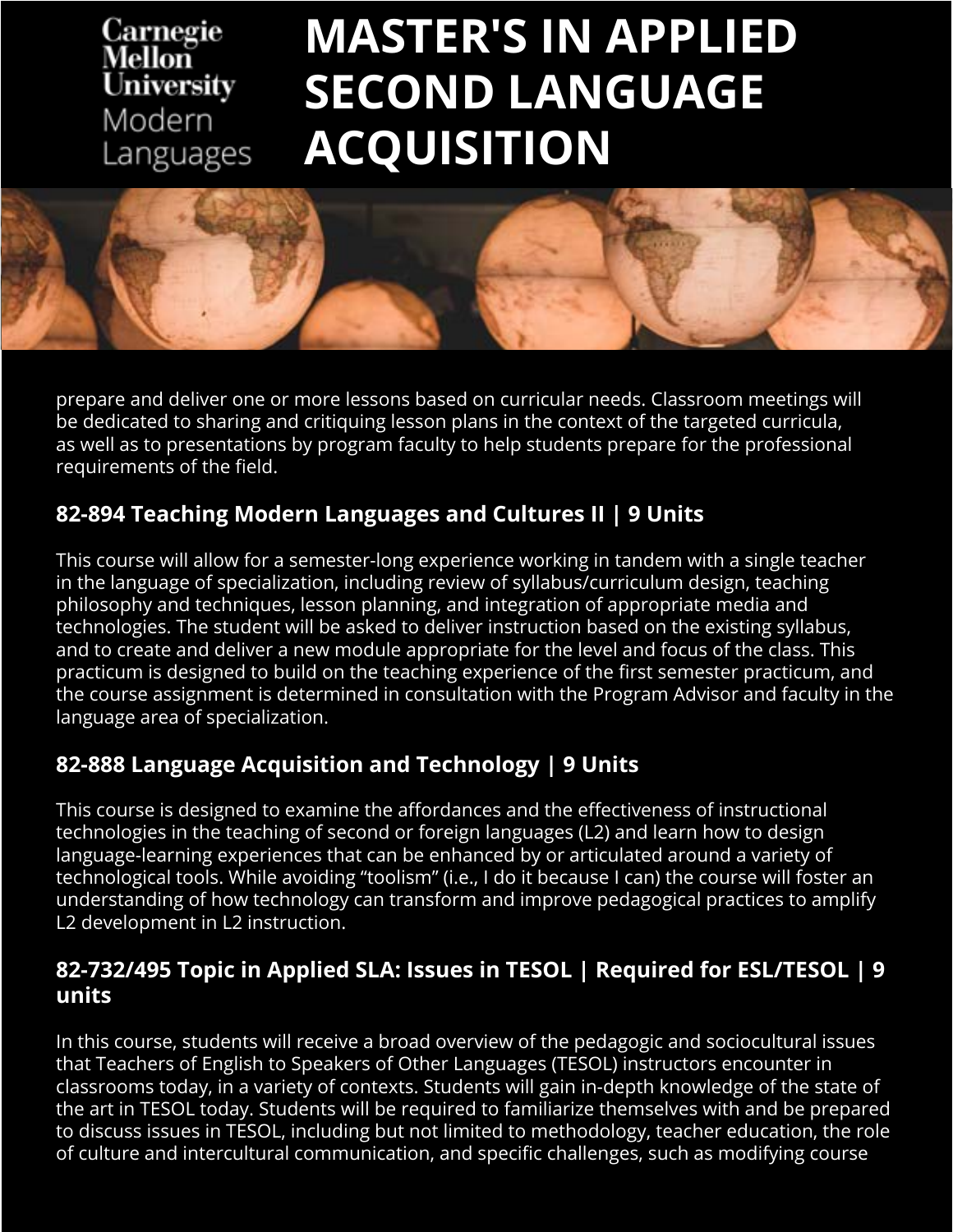#### Carnegie Mellon **University** Modern Languages

# **MASTER'S IN APPLIED SECOND LANGUAGE ACQUISITION**



content to focus on academic language. The course will be conducted as a seminar with students completing readings outside class and engaging in reflection through class discussions and electronic discussion forums. The main assignments for the course will be case histories of diverse populations of students, and a final annotated bibliography. Students will gain in-depth knowledge of the state of the art in TESOL today.

### **Elective Course List**

The elective list is intended to offer the potential for students with primary interest in any of the four program foci (SLA, Language Pedagogy, Cultural Studies, Technology-Enhanced Learning) to do further study in that area of interest, or to branch out into language-related courses in other disciplines, especially in psychology and linguistics.

82-889 Individual Differences in Second Language Learning (ML) 82-388/878 Understanding Second Language Fluency (ML) 82-488 Second Language Acquisition in a Study Abroad Context (ML) 82-885 Qualitative Methods in SLA (ML) 82-888 Pragmatics and Second Language Acquisition (ML) 82-888 Implicit and Explicit Language Learning (ML) 82-888 Second Language Reading (ML) 82-770 Analysis of Language in a Global Context (ML) 82-781/281 Tutoring for Community Outreach (ML) 82-888 Sociocultural Theory and L2 Development (ML) 82-888/585 East Asian Psycholinguistics (ML) 82-888 Pragmatics Development (ML) 82-888 Language Variation and SLA (ML) 82-701 & 82-702 Cultural Studies Elective - Graduate Level (ML) 76-836 Language Theories (English) 76-824 History, Theory, and Practice of Writing Instruction (English) 76-786 Language and Culture (English) 76-718 Communicating in the Global Marketplace (English) 85-721 Language and Thought (Psychology) 80-681 Meaning and Language (Philosophy) 80-786 Words and Word Formation: Introduction to Morphology (Philosophy)